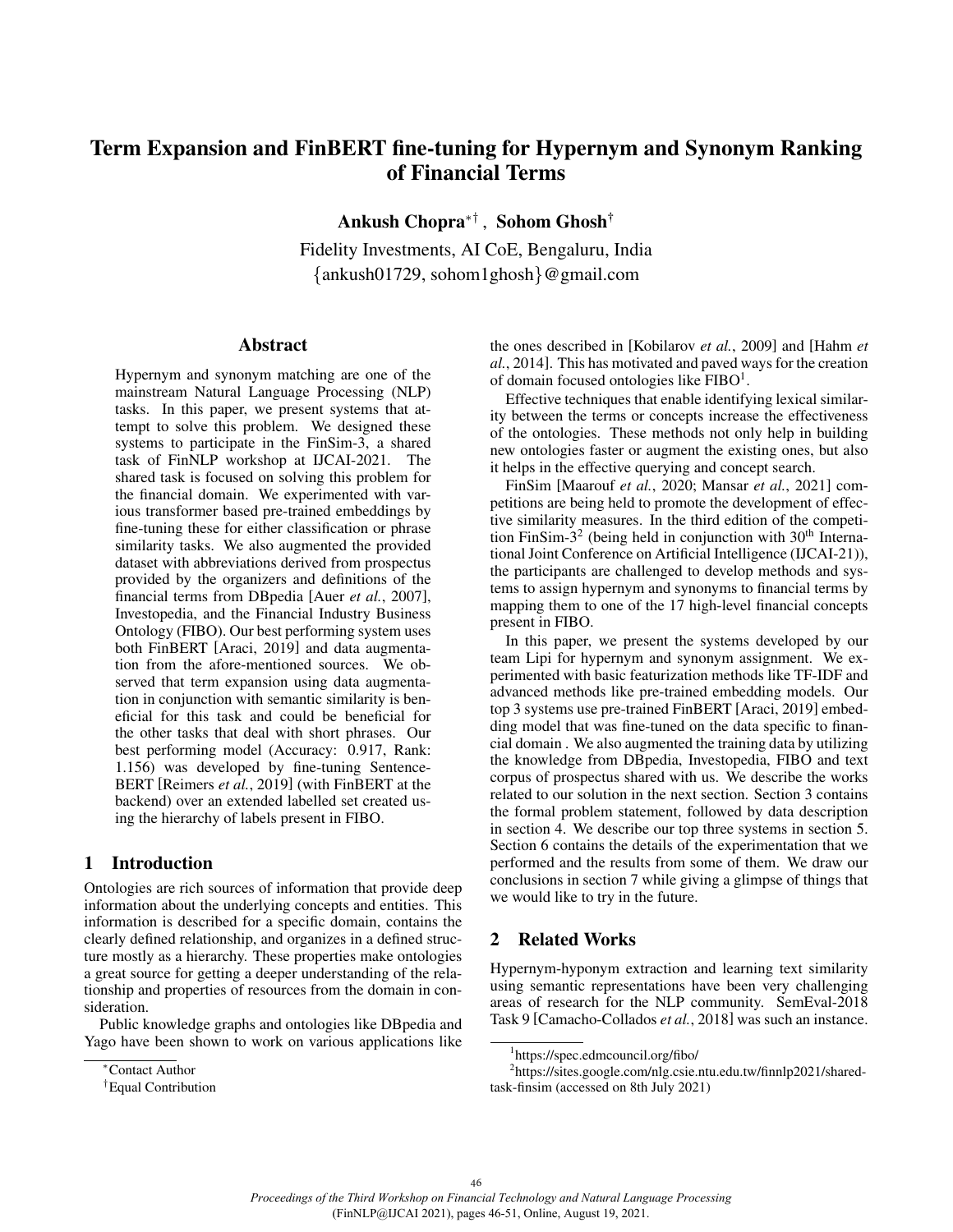Team CRIM [Bernier-Colborne and Barrière, 2018] performed the best in this shared task. They combined a supervised word embedding based approach with an unsupervised pattern discovery based approach. The FinSim shared tasks [Maarouf *et al.*, 2020; Mansar *et al.*, 2021] deal with adopting these challenges specific to the Financial Domain. Team IIT-K [Keswani *et al.*, 2020] won FinSim-1 using a combination of context-free static embedding Word2Vec [Mikolov *et al.*, 2013] and contextualized dynamic embedding BERT [Devlin *et al.*, 2019]. Anand et al. [Anand *et al.*, 2020] from the team FINSIM20 explored the use of cosine similarity between terms and labels encoded using Universal Sentence Encoder [Cer *et al.*, 2018]. They also tried to extract hypernyms automatically using graph based approaches. Team PolyU-CBS [Chersoni and Huang, 2021] won FinSim-2 shared task using Logistic Regression trained over word embedding and probabilities derived from BERT [Devlin *et al.*, 2019] model. They also experimented with GPT-2 [Radford *et al.*, 2019]. Team L3i-LBPAM [Nguyen *et al.*, 2021] comprising Nguyen et al. performed better than the baseline by using Sentence BERT [Reimers *et al.*, 2019] to calculate cosine similarity between terms and hypernyms. [Saini, 2020; Pei and Zhang, 2021] and [Jurgens and Pilehvar, 2016] discussed various techniques to enrich the data which was available for training. In this edition of FinSim, the number of training samples and labels (financial concepts) were more than the previous two editions.

#### 3 Problem Statement

Given a set F consisting of n tuples of financial terms and their hypernyms/top-level concepts/labels i.e.  $F =$  $\{(t_1, h_1), (t_2, h_2), \dots (t_n, h_n)\}\$  where  $h_i$  represents the hypernym corresponding to the i<sup>th</sup> term t<sub>i</sub> and  $h_i \epsilon$  set of labels mentioned in Table 1. For every unseen financial term, our task is to generate a ranked list  $\hat{y}_i$  consisting of these 17 hypernyms in order of decreasing semantic similarity.

Evaluation Metrics The expected output is a raked list of predicted labels for every scored instance. The proposed systems are evaluated based on Accuracy and Mean Rank metrices as per the shared task rules. Evaluation script was provided by organizers, where accuracy and mean rank were defined as:

Accuracy =  $\frac{1}{n} \sum_{i=1}^{n} I(y_i = \hat{y}_i[1])$  $MeanRank = \frac{1}{n} \sum_{i=1}^{n} (\hat{y}_i.index(y_i))$ 

where  $\hat{y}_i$  is the ranked list (with index starting from 1) of predicted labels corresponding to the expected label  $y_i$ . I is an identity matrix.

## 4 Data

#### 4.1 Data Description

The training dataset shared for this task has a total of 1050 single and multi-word terms tagged to 17 different classes/labels. More than 91% of the terms have 6 words or less and the longest term has 22 words. There were 10 duplicate entries, and 3 terms were assigned 2 different labels. Along with this, a corpus of prospectuses in English was provided that had 211 documents. Some of the terms mentioned

| <b>Label</b>                         | Count |
|--------------------------------------|-------|
| <b>Equity Index</b>                  | 280   |
| <b>Regulatory Agency</b>             | 205   |
| Credit Index                         | 125   |
| <b>Central Securities Depository</b> | 107   |
| Debt pricing and yields              | 58    |
| <b>Bonds</b>                         | 55    |
| Swap                                 | 36    |
| <b>Stock Corporation</b>             | 25    |
| Option                               | 24    |
| Funds                                | 22.   |
| Future                               | 19    |
| <b>Credit Events</b>                 | 18    |
| <b>MMIs</b>                          | 17    |
| <b>Stocks</b>                        | 17    |
| Parametric schedules                 | 15    |
| Forward                              | 9     |
| Securities restrictions              | 8     |
| Total                                | 1040  |

Table 1: Label distribution in the training set

in the training data were present in the corpus. Table 1 shows the distribution of these labels in the training set.

#### 4.2 Data Augmentation

Since the majority of the terms had only a few tokens, we decided to expand the terms wherever possible using various sources. This approach had also been adopted by [Saini, 2020] and [Pei and Zhang, 2021] while participating in FinSim-1 and FinSim-2 respectively.

Acronym expansion: As mentioned by Keswani et al. [Keswani *et al.*, 2020], the presence of acronyms created a major issue in maintaining consistency. We used the abbreviation extractor available in spaCy3 [Honnibal *et al.*, 2020] package on the corpus of the prospectus to extract all the acronyms and their expansions. Upon manual inspection of a sample output, we identified that not all the extracted items were valid acronyms and their expansions. We cleaned the extracted list by dropping the records where:

- expansion had equal or less length than the acronym.
- expansion had parenthesis
- extracted acronym was a valid English word such as "fund" or "Germany".
- the expansion had less than or equal to 5 characters.

We managed to extract 635 acronyms from the prospectus corpus after applying the above exclusions. We used this data to expand the matching terms in the given train set and test sets.

Definitions from DBpedia: We used the DBpedia search API<sup>4</sup> to extract the description of the terms present in the

<sup>3</sup> https://spacy.io/

<sup>4</sup> https://lookup.dbpedia.org/api/search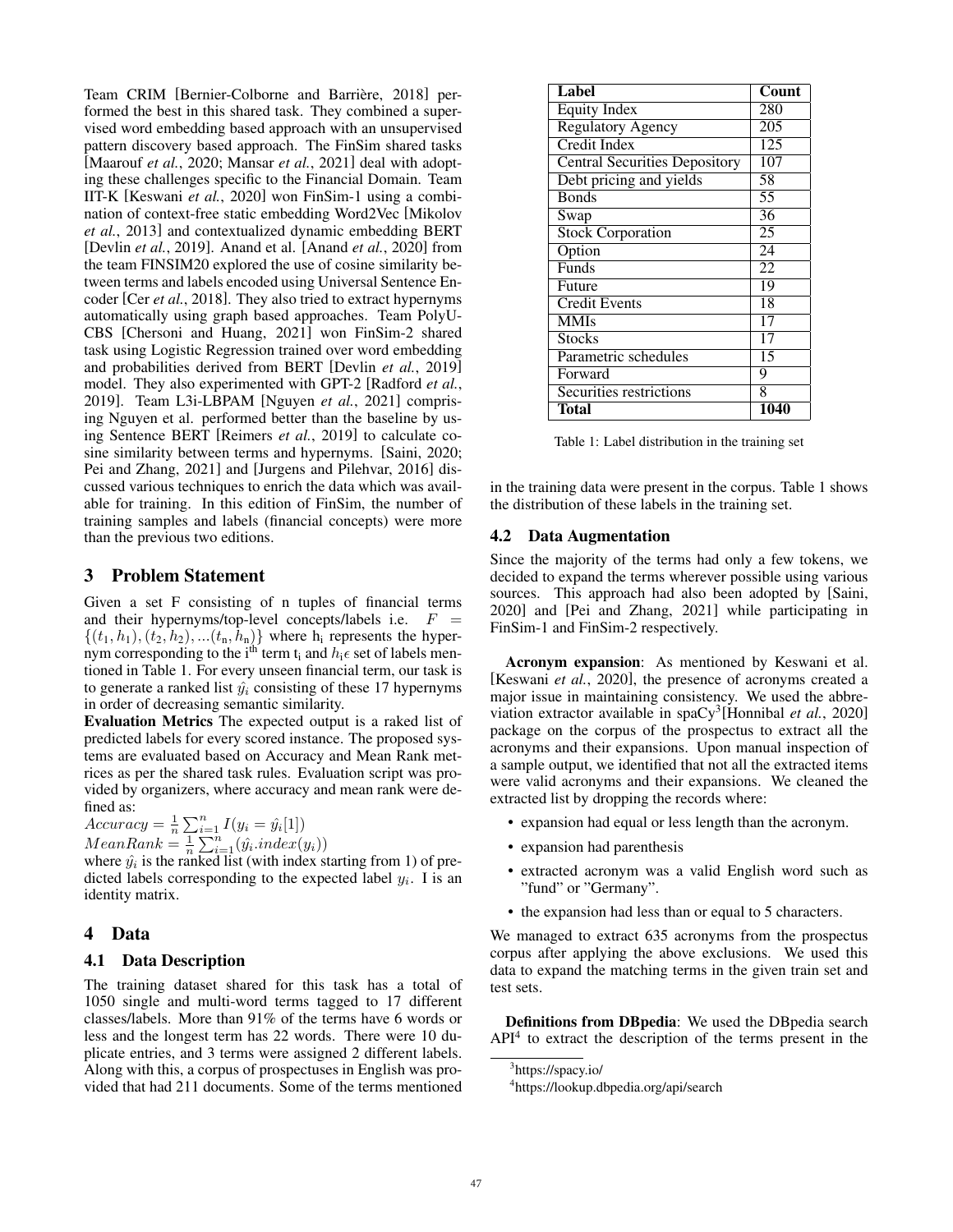train and test sets. We present such an example in Figure 1. In addition to the description, the label was also retained from the result payload to identify the right description for the input terms. We tried token overlap-based similarity of input terms with both matching labels and descriptions. We decided to use the label to term match for description matching after going through a randomly drawn sample. We cleaned both input terms and labels from DBpedia results by converting them to lower case, replacing punctuations by space, removing repetitive spaces, and singularizing the text. We calculated the token overlap ratios for cleaned term and DBpedia labels using the formulas mentioned below:  $Ratio1 = length(s_1 \cap s_2)/length(s_1)$ ,  $Ratio2 =$  $length(s_2/length(s_1 \text{ where } s_1 \text{ and } s_2 \text{ represents sets of to-}$ kenized cleaned terms and tokenized and cleaned DBpedia labels respectively. We empirically decided to use all the instances with  $Ratio1 = 1$  and  $Ratio2 \le 1.25$  for matching a DBpedia label (and hence description) to the input term.

Definitions from Investopedia and FIBO: Inspired by [Saini, 2020], we obtained definitions of the terms present in Investopedia's data dictionary<sup>5</sup> by crawling it. We downloaded a glossary of financial terms from the website of FIBO. We cleaned all the terms from the train and test set and also the terms present in Investopedia's data dictionary using the steps described in the above DBpedia section. We then assigned the Investopedia or FIBO definition to the terms from the train and test sets where cleaned terms from train and test data matched to cleaned Investopedia terms perfectly.

The test set which was provided to us had 326 terms. We augmented the original train and test set with the records where we could either find definition or expansion using the above sources. The train set size increased to 1801 records and the test set size increased to 607 after the data augmentation. We present an example of data augmentation for the term "callable bond" in Table 2. Table 3 states the number of instances we used from each of the sources to augment the data we had.

## 5 System Description

We tried to solve this problem as the term classification and term similarity problems. Two of our 3 submissions are modelled as the term classification problem, whereas the third system is designed to be a phrase/sentence similarity problem between terms (or expanded terms from the augmented dataset) and the definitions of 17 class labels that were extracted from FIBO / Internet. All the systems rely on semantic similarity and use FinBERT model to generate the term or token embedding representations. We divided the given data into training and validation sets having 841 and 209 terms respectively.

## 5.1 System - 1 (S1)

This is the simplest of our proposed systems, where we did not use the augmented dataset and stuck to the original set that was shared by organizers. We loaded FinBERT pre-trained model and fine-tuned it by trying to classify the representation of [CLS] token into one of the 17 labels mentioned previously. Since the original data did not have longer terms, we kept the maximum length to 32, and train and validation batch sizes of 64. We used Adam optimizer with a learning rate of 0.00002. We ran the model for 40 epochs and picked the model saved after 18<sup>th</sup> epoch based on the performance on the validation set. Finally, we ranked the predictions based on the predicted probability of each class.

#### 5.2 System - 2 (S2)

This system is similar to System-1 with the only difference that data being the augmented set and not the original dataset. Since the augmented dataset has the descriptions of the terms, the input is considerably longer. Hence, we increased the maximum length to 256 while keeping all the other hyperparameters the same. After, training the model for 40 epochs we selected the model saved after the 17<sup>th</sup> epoch as the best model based on validation set performance.

#### 5.3 System -3 (S3)

We explored the FIBO ontology to understand the hierarchy [Stepišnik Perdih et al., 2021] of the 17 labels as depicted in Figure 2. We used the augmented data described in section 4.2 to create a labelled dataset having similarity scores. For every term definition (T) to label definition (L) mapping which existed in the extended training set, we assigned a similarity score of 1.0 to the (T,L) pair and picked up 10 training instances randomly ensuring none of their label definition was same as L. For each of the label definitions (LL) present in this sample, we extracted its root node and first child node. We did the same for the original label definition (L). Then, we compared these nodes. If the root node and first child node of L were different from that of LL then we assigned a similarity score of 0 to the (T, LL) pair. If the root nodes were the same, we assigned a similarity score of 'k' when the first child nodes differed and a similarity score of '2k' when they were the same (where  $0 < k < 1$ ). We empirically figured out that k=0.4 works the best. As expected, the number of instances with a similarity score equal to 0 increased substantially. We under-sampled such instances and the new training set had 30% instances with similarity score 1.0, 12% instances with similarity score 'k', 28% instances with similarity score '2k' and 30% instances with similarity score 0. After that, we finetuned a FinBERT [Araci, 2019] model using Sentence BERT [Reimers *et al.*, 2019] framework with this newly generated labelled data for 25 epochs with a batch size of 20. Our objective was to minimize the multiple negatives ranking loss and online contrastive loss. We used a margin of 0.5 and cosine distance as a distance metric while training this model. Finally, we converted all of the 17 labels' definitions and term definitions from the validation set to vectors using this finetuned model. For every such term definition, we performed a semantic search over the label vectors and ranked them in decreasing order of similarity.

System 2 and 3 take advantage of term expansion during both model training and scoring phases, which causes certain observations to appear more than once (reference: Table 3). We

<sup>5</sup> https://www.investopedia.com/financial-term-dictionary-4769738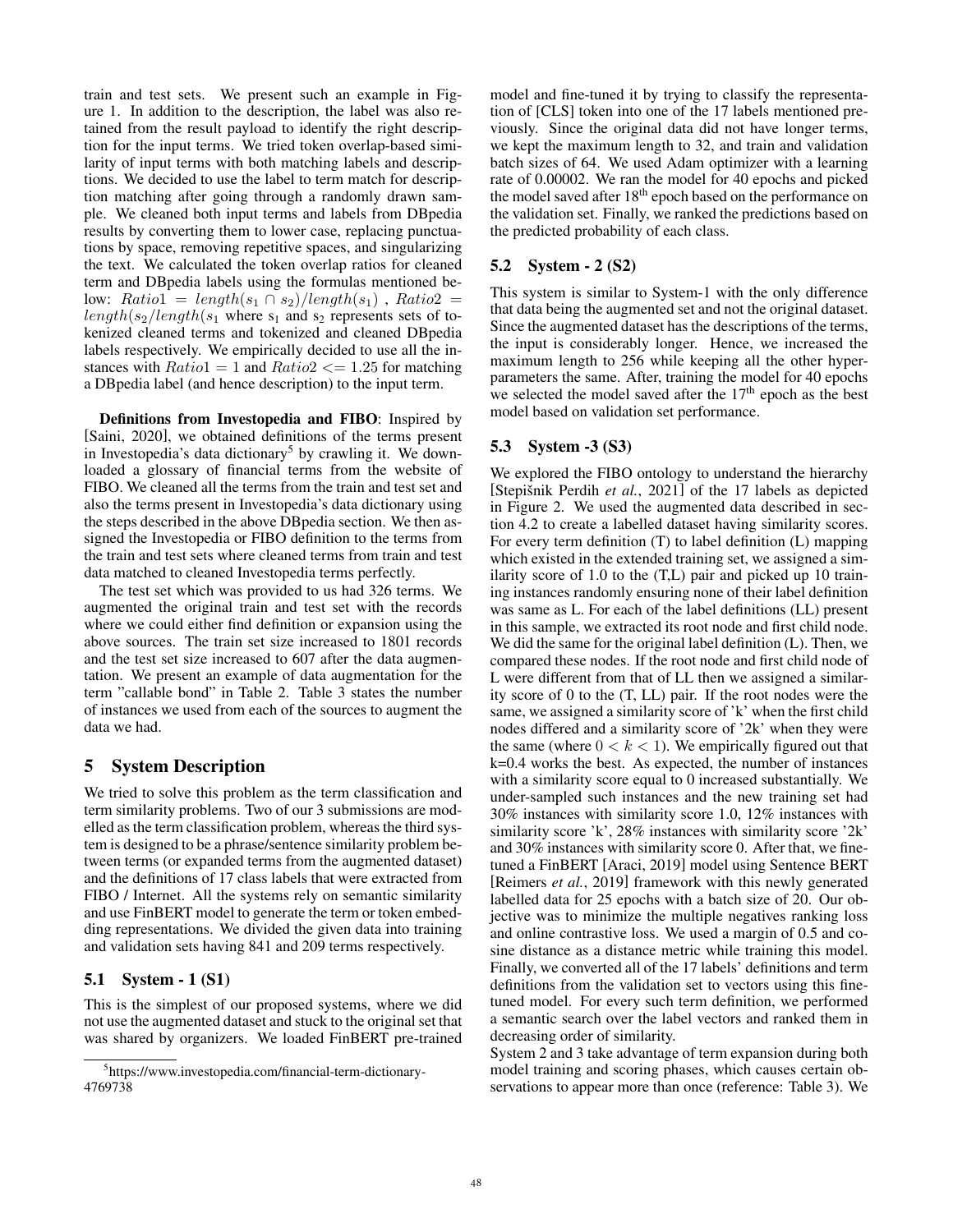#### -<ArravOfResults>

#### $-<$ Result $>$

<Label>Credit default swap</Label>

<URI>http://dbpedia.org/resource/Credit\_default\_swap</URI>

-<Description>

A credit default swap (CDS) is a financial swap agreement that the seller of the CDS will compensate the buyer in the event of a debt default (by the debtor) or other credit event. That is, the seller of the CDS insures the buyer against some reference asset defaulting. The buyer of the CDS makes a series of payments (the CDS "fee" or "spread") to the seller and, in exchange, may expect to receive a payoff if the asset defaults.

#### </Description>

Figure 1: Sample output from DBpedia search API

| <b>Expanded Term/Term Definition</b>                                                           | Label        | <b>Source</b>     |  |
|------------------------------------------------------------------------------------------------|--------------|-------------------|--|
| Callable bond                                                                                  |              | original and      |  |
|                                                                                                |              | acronym expansion |  |
| bond that includes a stipulation allowing the issuer                                           |              | <b>FIBO</b>       |  |
| the right to repurchase and retire the bond at the call price after the call protection period |              |                   |  |
| A callable bond (also called redeemable bond) is a type of bond (debt security) that allows    |              |                   |  |
| the issuer of the bond to retain the privilege of redeeming the bond at some point before      | <b>Bonds</b> | <b>D</b> Bpedia   |  |
| the bond reaches its date of maturity.                                                         |              |                   |  |

Table 2: Result of Data Augmentation of the term "Callable bond"

| Data Source             | Count |  |  |
|-------------------------|-------|--|--|
| Original modelling data | 1040  |  |  |
| DBpedia                 | 257   |  |  |
| <b>FIBO</b>             | 236   |  |  |
| Investopedia            | 85    |  |  |
| Acronym expansion       | 218   |  |  |

Table 3: Details of various data sources

derive the final prediction by averaging the output probabilities for all the 17 classes for all the occurrences of the term.

## 6 Experimentation and Results

We had 1040 observations after removing the duplicates. We did an 80:20 split to create a training and validation set from this. We augmented the given modelling set by incorporating definitions from DBpedia, FIBO and Investopedia. We used the list of acronyms extracted from the prospectus corpus to create a copy with acronym expansion. This helped us to increase the original data to 1836 records (mentioned in Table 1). It should be noted that we could not find the expansions for all the terms given in the modelling set. Train and validation set sizes for the original modelling set and expanded data were (832 & 208) and (1469 & 366) respectively.

We established a baseline by running the scripts provided by the organizers. Then, we considered original modelling data and fine-tuned base BERT-cased model [Devlin *et al.*, 2019] to predict the class label by taking the representation of [CLS] token while passing it through few layers of a feed-forward network. This performed better than baseline. We then tried the same BERT-base model on the expanded dataset, which gave us further performance improvement. Since the only change between these runs was the data, the improvement can be attributed to the expanded data.

We experimented with a few of the other pre-trained models that are available on the Huggingface model repository [Wolf *et al.*, 2020]. We observed clear improvement when we used the FinBERT model which was trained on data specific to the financial domain. The model performance successively increased when we used a combination of data expansion with FinBERT. Furthermore, we tried to fine-tune Fin-BERT using Sentence Transformers [Reimers *et al.*, 2019] to capture semantic textual similarity. For this, we used several combinations of term and term definitions with label and label definitions.

All the hyperparameters for the final 3 models are already given in the system description. After rigorous experimentation, these hyperparameters were selected empirically based on validation set performance. The results are presented in Table 4. Since the number of submissions was restricted to 3 for each team, we do not have the performance numbers of the BERT models in the test set. Analysing the results we see that SentenceBERT trained with FinBERT at the backed as mentioned in section-5.3 performed the best.

## 7 Conclusion and Future Works

In this work, we attempted to solve the hypernym and synonym discovery hosted at FinSim-3. This challenge aimed to enable the better use of ontologies like FIBO using hypernyms and synonyms, and we used these ontologies themselves to develop our systems which perform significantly better than the provided baseline systems. This proves the present use of these ontologies. The presented solution is recursive in a sense as it uses knowledge from ontologies to further increase the effectiveness and use of the same. Apart from data augmentation, our solution relies upon semantic similarity learnt from pre-trained embedding models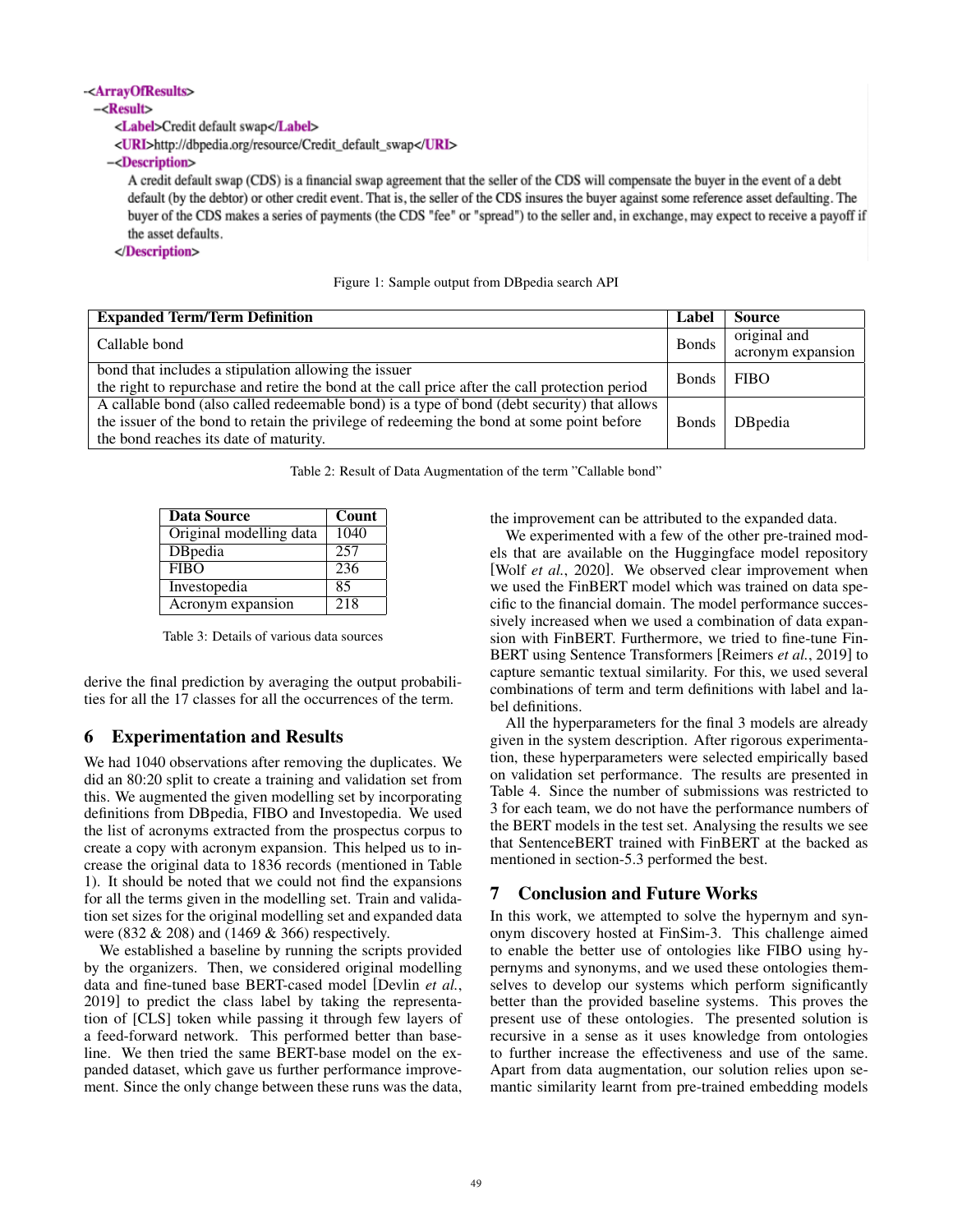| <b>FIRST CHILD</b><br><b>ROOT</b><br>$\overline{\text{F}}$ <sub>SFC</sub> $\overline{\text{F}}$<br>$\rightarrow$ Debt $\sim$ | $\longrightarrow$ Bond ("Bonds")<br>$\overline{\phantom{1}}$ Bonds ——<br>→ Traded Short Term Debt → Money Market Instrument ("MMIs") |
|------------------------------------------------------------------------------------------------------------------------------|--------------------------------------------------------------------------------------------------------------------------------------|
| <b>Equities</b>                                                                                                              | <b>→ Equity Instruments – → Share ("Stocks")</b>                                                                                     |
| Securities                                                                                                                   | → Securities Restrictions ("Securities restrictions")                                                                                |
|                                                                                                                              | Parametric Schedules ("Parametric schedules")                                                                                        |
| DER <sub>1</sub> L. Derivatives<br>Contracts                                                                                 | → Forward Contract ("Forward")<br>Forwards<br>► Options ("Option")<br>* Swap ("Swap")<br>$\rightarrow$ Swaps $\rightarrow$           |
| Financial<br>$FBC_1 +$<br>Instruments                                                                                        | Financial Instruments - Future ("Future")                                                                                            |
| Debt And                                                                                                                     | → Credit Events ("Credit Events")                                                                                                    |
| Equities                                                                                                                     | Financial Services Entities Lentral Securities Depository<br>("Central Securities Depository")                                       |
| Functional<br><b>Entities</b>                                                                                                | <b>★ Regulatory Agencies - A Regulatory Agency ("Regulatory Agency")</b><br>→ Equity Index ("Equity Index")                          |
| Market<br>IND                                                                                                                | → Basket Indices -<br>→ Credit Index ("Credit Index")                                                                                |
| Indices<br><b>Funds</b>                                                                                                      | $\longrightarrow$ Fund ("Funds")<br>$+$ CIV -                                                                                        |
| ∎MD <sub>I</sub> J. Debt                                                                                                     | + Debt Pricing Yields ("Debt pricing and yields")                                                                                    |
| Temporal<br><sup>I</sup> BE<br>Legal Entities                                                                                | → Corporate Bodies – → Stock Corporation ("Stock Corporation")                                                                       |

Figure 2: Label Hierarchy from FIBO. Bold (leaf nodes) denotes the labels.

|              |      | <b>Validation set</b> |       | <b>Test set</b> |       |
|--------------|------|-----------------------|-------|-----------------|-------|
| <b>Model</b> | Data | Rank                  | Acc.  | Rank            | Acc.  |
| Base-1       | Org. | 2.158                 | 0.498 | 1.941           | 0.564 |
| Base-2       | Org. | 1.201                 | 0.876 | 1.75            | 0.669 |
| <b>BERT</b>  | Org. | 1.177                 | 0.899 |                 |       |
| <b>BERT</b>  | Ext. | 1.153                 | 0.928 |                 |       |
| FinBERT(S1)  | Org. | 1.117                 | 0.928 | 1.257           | 0.886 |
| FinBERT(S2)  | Ext. | 1.110                 | 0.942 | 1.220           | 0.895 |
| SBERT(S3)    | Ext. | 1.086                 | 0.947 | 1.156           | 0.917 |

Table 4: Results on validation and test set. Org. represents original and Ext. represents extended. Base refers to baseline.

that were learnt on the relevant domain. We observed the clear benefits of domain specific pretraining during the experimentation.

In future, we would like to explore Knowledge Graphs (as described in [Portisch *et al.*, 2021]) to further improve the improve performance of the models. We also want to explore other variants of FinBERT [Araci, 2019] and fine-tune them using the Masked Language Modeling technique (as mentioned by the winner of FinSim-2 [Chersoni and Huang, 2021]) and Next Sentence Prediction objective. Moreover, this research can be extended by extracting sentences present in the prospectus (similar to [Goel *et al.*, 2021]) to create positive and negative samples.

## References

- [Anand *et al.*, 2020] Vivek Anand, Yash Agrawal, Aarti Pol, and Vasudeva Varma. FINSIM20 at the FinSim task: Making sense of text in financial domain. In *Proceedings of the Second Workshop on Financial Technology and Natural Language Processing*, pages 104–107, Kyoto, Japan, 5 January 2020.
- [Araci, 2019] Dogu Araci. Finbert: Financial sentiment analysis with pre-trained language models, 2019.
- [Auer et al., 2007] Sören Auer, Christian Bizer, Georgi Kobilarov, Jens Lehmann, Richard Cyganiak, and Zachary Ives. Dbpedia: A nucleus for a web of open data, 2007.
- [Bernier-Colborne and Barrière, 2018] Gabriel Bernier-Colborne and Caroline Barriere. CRIM at SemEval-2018 ` task 9: A hybrid approach to hypernym discovery. In *Proceedings of The 12th International Workshop on Semantic Evaluation*, pages 725–731, New Orleans, Louisiana, June 2018. Association for Computational Linguistics.
- [Camacho-Collados *et al.*, 2018] Jose Camacho-Collados, Claudio Delli Bovi, Luis Espinosa-Anke, Sergio Oramas, Tommaso Pasini, Enrico Santus, Vered Shwartz, Roberto Navigli, and Horacio Saggion. SemEval-2018 task 9: Hypernym discovery. In *Proceedings of The 12th International Workshop on Semantic Evaluation*, pages 712–724, New Orleans, Louisiana, June 2018. Association for Computational Linguistics.
- [Cer *et al.*, 2018] Daniel Cer, Yinfei Yang, Sheng yi Kong, Nan Hua, Nicole Limtiaco, Rhomni St. John, Noah Constant, Mario Guajardo-Cespedes, Steve Yuan, Chris Tar, Yun-Hsuan Sung, Brian Strope, and Ray Kurzweil. Universal sentence encoder, 2018.
- [Chersoni and Huang, 2021] Emmanuele Chersoni and Chu-Ren Huang. *PolyU-CBS at the FinSim-2 Task: Combining Distributional, String-Based and Transformers-Based Features for Hypernymy Detection in the Financial Domain*, page 316–319. Association for Computing Machinery, New York, NY, USA, 2021.
- [Devlin *et al.*, 2019] Jacob Devlin, Ming-Wei Chang, Kenton Lee, and Kristina Toutanova. BERT: Pre-training of deep bidirectional transformers for language understanding. In *Proceedings of the 2019 Conference of the North American Chapter of the Association for Computational Linguistics: Human Language Technologies, Volume 1 (Long and Short Papers)*, pages 4171–4186, Minneapolis, Minnesota, June 2019. Association for Computational Linguistics.
- [Goel *et al.*, 2021] Tushar Goel, Vipul Chauhan, Ishan Verma, Tirthankar Dasgupta, and Lipika Dey. *TCS WITM 2021 @FinSim-2: Transformer Based Models for Automatic Classification of Financial Terms*, page 311–315.